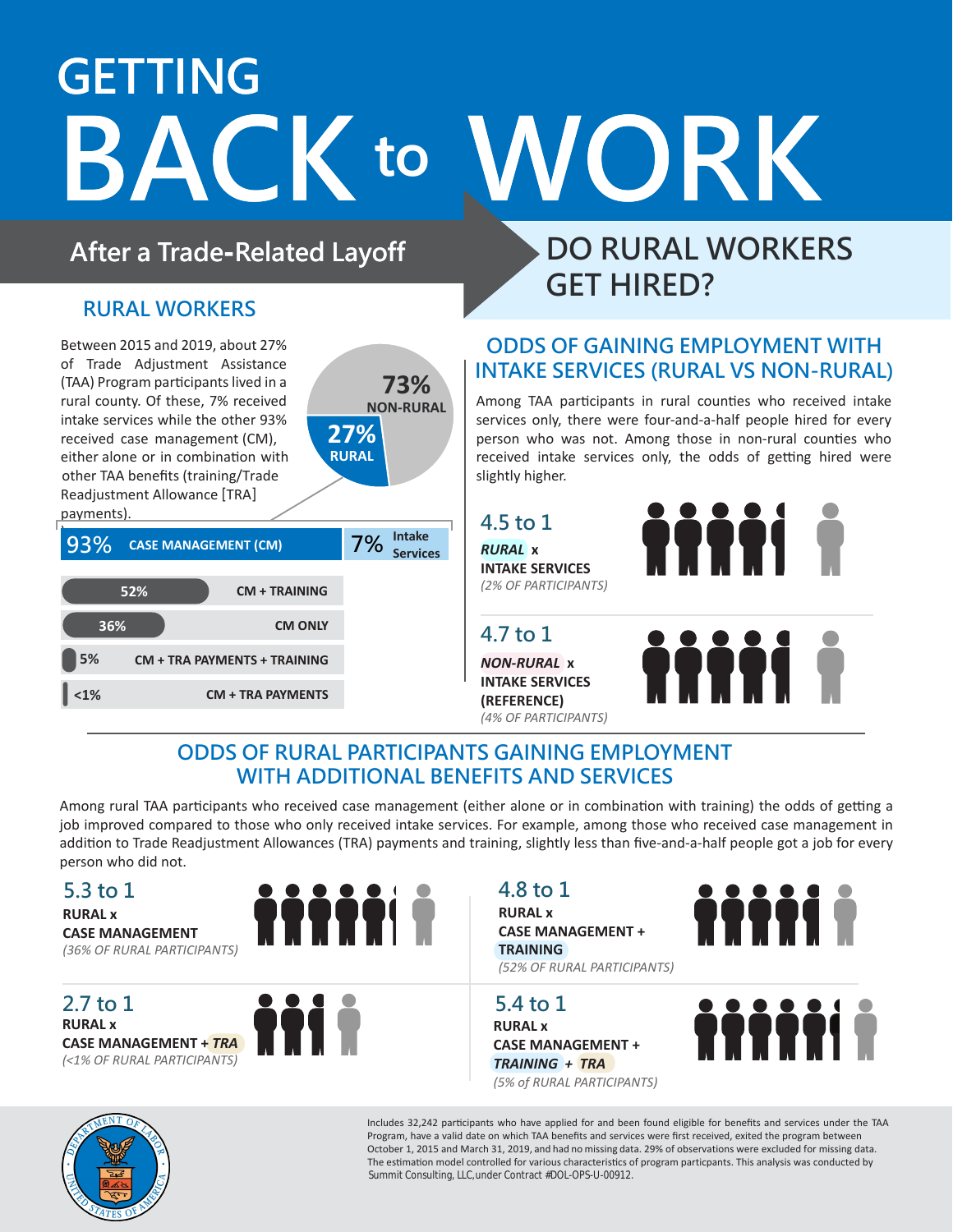# **GETTING BACK to WORK**

**After a Trade-Related Layoff**

## **ARE OLDER WORKERS STAYING EMPLOYED?**

### **OLDER WORKERS IN THE TAA PROGRAM**

Between 2015 and 2019, 56% of all Trade Adjustment Assistance (TAA) participants were age 50 or older. Of the 10,956 participants age 50+ who were eligible for TAA benefits, employed, and not missing data, 37% received the Alternative/ Reemployment Trade Adjustment Assistance (A/RTAA) payments. The benefit is available to TAA participants who are working full-time or part-time in combination with approved training and who do not earn more than \$50,000 per year in their newemployment.





**37% 63%**

**63% NO A/RTAA** 

### **ODDS OF STAYING EMPLOYED (BY AGE)**

Among TAA participants age 50 or older who were employed when they exited the program, the odds of staying employed were highest among those age 50-54 and decreased as participants' age increased: nearly four participants age 50-54 kept their job for every person who did not. In comparison, one TAAparticipant age 65 and older remained employed.

**50-54 YEARS OLD** *(35% OF OLDER WORKERS)* **3.8 to 1**



**55-57 YEARS OLD** *(25% OF OLDER WORKERS)* **3.2 to 1**

**58-64 YEARS OLD 2.2 to 1**

*(36% OF OLDER WORKERS)*

**65+ YEARS OLD** *(4% OF OLDER WORKERS)*



**THE** 



### **ODDS OF STAYING EMPLOYED (BY BENEFITS AND SERVICES)**

Among participants age 50-54 who received intake services but no A/RTAA payments, nearly four participants remained employed for every person who did not. Receiving A/RTAA payments, in addition to intake services, increases the odds of retaining employment to 13.6 to 1. However, when comparing participants receiving A/RTAA payments and intake services to those receiving A/RTAA payments, case management, and training, the job retention rate was much lower for the latter group.

*NO A/RTAA PAYMENTS* **x INTAKE SERVICES** *(1% OF OLDER WORKERS)* **3.8 to 1**



*WITH A/RTAA PAYMENTS*  **x INTAKE SERVICES** *(1% OF OLDER WORKERS)* **13.6 to 1**

**1.0 to 1** *WITH A/RTAA PAYMENTS*  **x CASE MANAGEMENT + TRAINING 4.8 to 1**

*(2% OF OLDER WORKERS)*

iiiiiiiiii ijii j

ittit



This analysis was conducted by Summit Consulting, LLC, under Contract#DOL-OPS-U-00912. in combination with approved training and who do not earn more than \$50,000 per year in their new employment. quarters after program exit. The A/RTAA benefit is available to TAA participants who are age 50 or older and who are working full-time or part-time October 1, 2015 and March 31, 2019, and had no missing data. Values in pie chart based on 32,242 participants. 33% of observations were excluded for missing data. The estimation model controlled for various characteristcs of program partcipants.Employmentretenton measured in 2nd and 3rd which TAA services were first received, were employed in the first quarter after exit, were age 50 as of the date of exit, exited the program between Includes 10,956 participants who have applied for and been found eligible for benefits and services under the TAA Program, have a valid date on